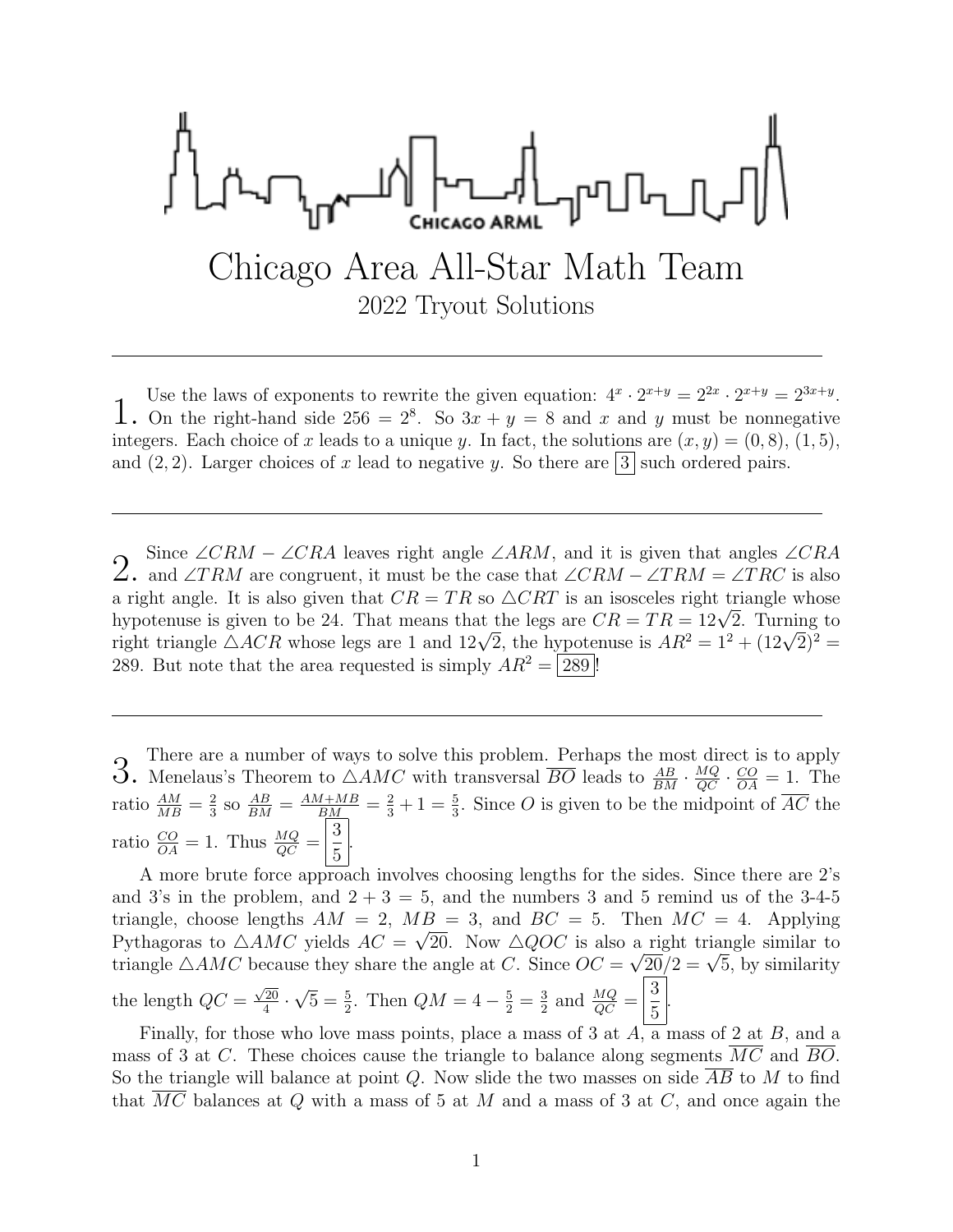ratio  $\frac{MQ}{QC}$  = 3 5 .

 $4.$  The distributions of the chocolate-chip cookies and the snickerdoodles are independent of each other. That means the total number of possible distributions can be determined by finding the number of ways to distribute each cookie and multiplying.

There are six ways to distribute the snickerdoodles. Either both are given to one child (three choices of which child) or one is given to each of two children (three choices of which child does not get a cookie).

To split up the chocolate-chip cookies, consider all possible distributions. They could be split 5-0-0 (three ways to do this), 4-1-0 (six ways—three choices of who gets 4 and then two choices of who gets 1), 3-2-0 (six ways), 3-1-1 (three ways), or 2-2-1 (three ways). That adds up to 21 possible distributions of the chocolate-chip cookies.

That makes the final total  $6 \cdot 21 = |126|$ .

An important technique for mathletes is to learn how to count the number of ways to put k identical balls into n distinguishable urns. In this case, 5 cookies (balls) distributed among 3 children (urns). The technique is known to some as *sticks-and-stones* because it can be explained by taking k stones representing the balls and  $n-1$  sticks and seeing how many ways there are to place the sticks among the stones. The sticks act as dividers for which urn the stones are going into. For instance, the arrangement  $**$  |  $**$  (where  $*$  is a stone and | is a stick) represents the first two urns getting two balls each and the last urn getting one ball. The arrangement ∗ ∗ ∗|| ∗ ∗ represents three balls in the first urn and two in the last, with none in the middle. The arrangement | ∗ ∗ ∗ ∗ ∗ | represents the middle urn getting all the balls. Since there are  $k + n - 1$  total symbols and  $k - 1$  are sticks, the number of choices is  $\binom{k+n-1}{k-1}$  $\binom{+n-1}{k-1}$ . In the case of the chocolate-chip cookies,  $k=5$  and  $n=3$  so there are  $\binom{7}{2}$  $\binom{7}{2} = 21$  arrangements. For the snickerdoodles there are  $\binom{2+3-1}{3-1}$  $\binom{+3-1}{3-1} = \binom{4}{2}$  $_{2}^{4}$ ) = 6 arrangements.

First, use the laws of exponents to rewrite the given equation as  $4^{(\cos(2x)\sin(2x))} = 2$ . Now  $5 \cdot \cos(2x) \sin(2x) = \frac{1}{2} \sin(4x)$  by the double-angle formula. Since  $2 = 4^{1/2}$  the equation is satisfied when  $\sin(4x) = 1$ . This happens 4 times in the interval  $0 < x < 2\pi$ .

 $6.$  Apply the laws of logarithms to the left-hand side to obtain  $\log_2(2) + \log_2(x) = 1 + 6.$  log<sub>2</sub>(x). Setting this equal to 1 − 2(log<sub>2</sub>(x))<sup>2</sup> allows the 1's to cancel, leaving  $\log_2(x) =$  $(2) + \log_2(x) = 1 +$  $-2(\log_2(x))^2$ . Letting  $y = \log_2(x)$  transforms the equation to  $y = -2y^2$  which has solutions  $y = 0$  and  $y = -1/2$ . So  $\log_2(x) = 0$  or  $\log_2(x) = -1/2$ , giving  $x = \boxed{1 \text{ or } 2^{-1/2}}$ .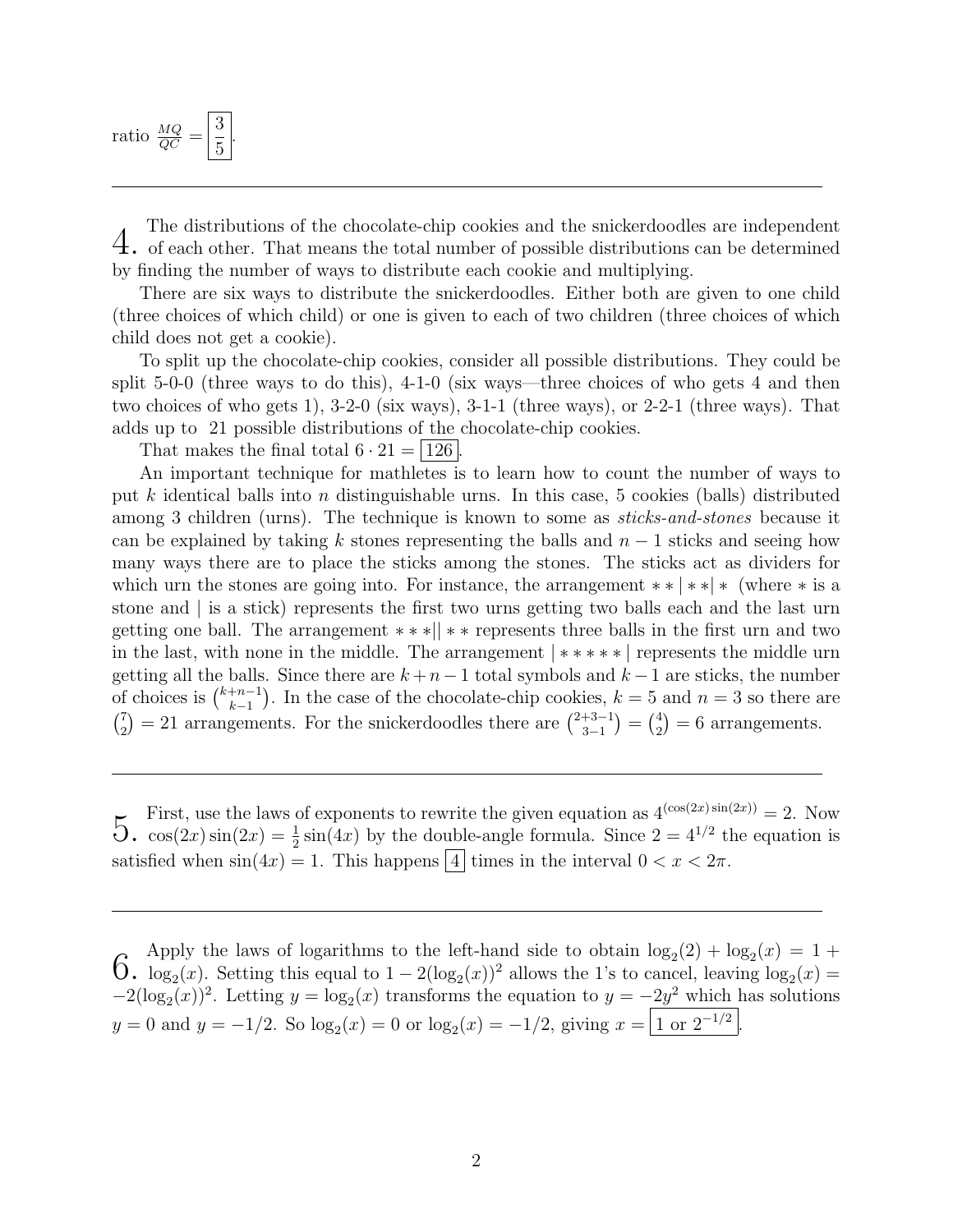Take a single black square and the rectangles that border it above and to the left, and  $\int$ . fuse them together into a hexagon, as shown below:



These hexagons act as tiles (the mathematical term is fundamental regions) and the entire plane can be made from them as shown:



S. Consider the situation from Jonah's point of view. Jonah could pretend to be jogging<br>S. in place while the track is rotating in the opposite direction at 5 feet per second. The other two runners are traveling along the moving track at 6 and 4 feet per second, so their speeds *relative to Jonah* are  $5 + 6 = 11$  and  $5 + 4 = 9$  feet per second, respectively. For all three runners to meet, both Ari and Helen must have run an integral number of times around the track relative to Jonah. Since Ari runs 11/9 times as fast as Helen, the first time this occurs is when Ari has run 11 laps and Helen has run 9. Since Ari has run 11 laps, he has passed Jonah 10 times (stopping at the end of the 11th) so delivered 10 high-fives. Similarly, Helen has given 8 high-fives to Jonah. And since Ari has run around the track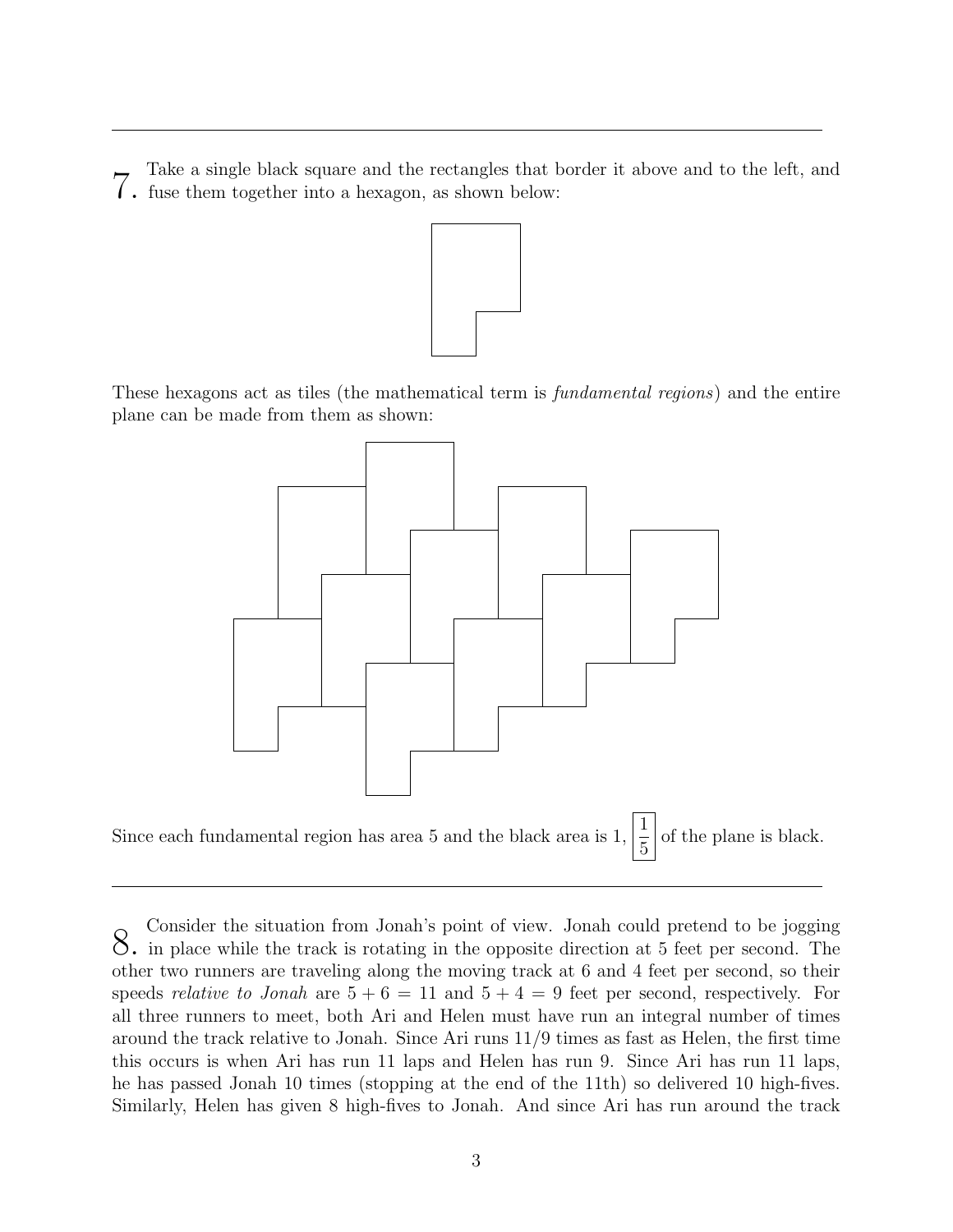two more times than Helen, Ari must have passed Helen once (one more high-five). So the total number of high-fives between all the runners is  $10 + 8 + 1 = |19|$ 

 $9.$  Let the roots be 2, *a*, and *b*. Multiplying out the factored polynomial  $(x-2)(x-a)(x-b)$ , yields  $x^3 + (-2-a-b)x^2 + (2a+2b+ab)x - 2ab$ . So  $ab + 2a + 2b = 24$ . Factor the left-hand side of this equation:  $(a + 2)(b + 2) - 4 = 24$  so  $(a + 2)(b + 2) = 28$ . Since a and b are integers, it must be that  $a + 2$  and  $b + 2$  are factors of 28. For instance,  $a + 2 = 4$ and  $b + 2 = 7$  leads to  $(a, b) = (2, 5)$ . The other possibilities for  $(a, b)$  are  $(0, 12)$ ,  $(-1, 26)$ ,  $(-3, -30), (-4, -16),$  and  $(-6, -9)$  or their reverses  $(12, 0), (26, -1)$ , etc. The greatest that  $|q| = |2ab|$  can be from these possibilities is  $|q| = |2(-3)(-30)| = |180|$ .

10. Let h be the height of the trapezoid. This height must be at most 8, the length of 10. One of the legs of the trapezoid. If both angles between the base of length 9 and the two legs are acute, then the opposite base has length  $9 - \sqrt{9^2 - h^2} - \sqrt{8^2 - h^2}$  by using the Pythagorean Theorem twice. If  $h$  is too small, this value would be negative; it is zero when h is the altitude to one of the sides of length 9 in the 9-9-8 triangle. As h increases from this value up to  $h = 8$  the length of the opposite base increases from 0 to  $9 - \sqrt{17}$ . Thus, if both base angles are acute and the opposite base is required to be an integer, the only possible lengths are 1, 2, 3, and 4.

If the angle to the leg of length 8 is obtuse then  $0 < h < 8$  and the opposite side now has length  $9 - \sqrt{9^2 - h^2} + \sqrt{8^2 - h^2}$  which varies in the range  $(9 - \sqrt{17}, 8)$ . Thus, p can attain the values 5, 6, or 7.

If the angle between the base of length 9 and the leg of length 9 is obtuse, then the length If the angle between the base of length 9 and the leg of length 9 is obtuse, then the length<br>of the opposite base is  $9 + \sqrt{9^2 - h^2} \pm \sqrt{8^2 - h^2}$ , with the plus chosen if the other base angle to the leg of length  $8$  is also obtuse, the minus chosen if acute. Again,  $h$  may vary in the range  $0 < h < 8$ . The smallest this length could be is if h is near zero and the minus sign is chosen, making the opposite base just larger than 10; the largest it be is when  $h$  is near zero and the plus sign is chosen, making the opposite base just smaller than 26. All numbers in between are possible values, so  $p$  can take on values between 11 and 25 inclusive. Thus, altogether there are  $15 + 7 = 22$  possible values for p.

<sup>11.</sup> An application of de Moivre's Theorem shows that z must be a complex number of  $11$ , the form  $1 \operatorname{cis}(\theta)$  where  $\theta$  is a multiple of 60°. Another application shows that w is of the form  $1 \operatorname{cis}(\omega)$  where  $\omega$  is an odd multiple of 45°. Sketching the numbers in an Argand diagram shows that 0, z, w, and  $z + w$  form a parallelogram whose area is seen to be  $1 \cdot 1 \cdot |\sin(\theta - \omega)|$ . Since the area is nonzero and different choices of  $\theta$  and  $\omega$  can only make  $\theta - \omega$  be a multiple of 15°, the smallest  $|\sin(\theta)|$  can be is  $\sin(15^{\circ})$ . Many mathletes know this value, but if you don't you can quickly compute it using angle addition formulas by finding  $\sin(60^\circ - 45^\circ) = \sin(60^\circ)\cos(45^\circ) - \cos(60^\circ)\sin(45^\circ)$  which evaluates to  $\frac{\sqrt{6}-\sqrt{2}}{4}$  $\frac{-\sqrt{2}}{4}$ .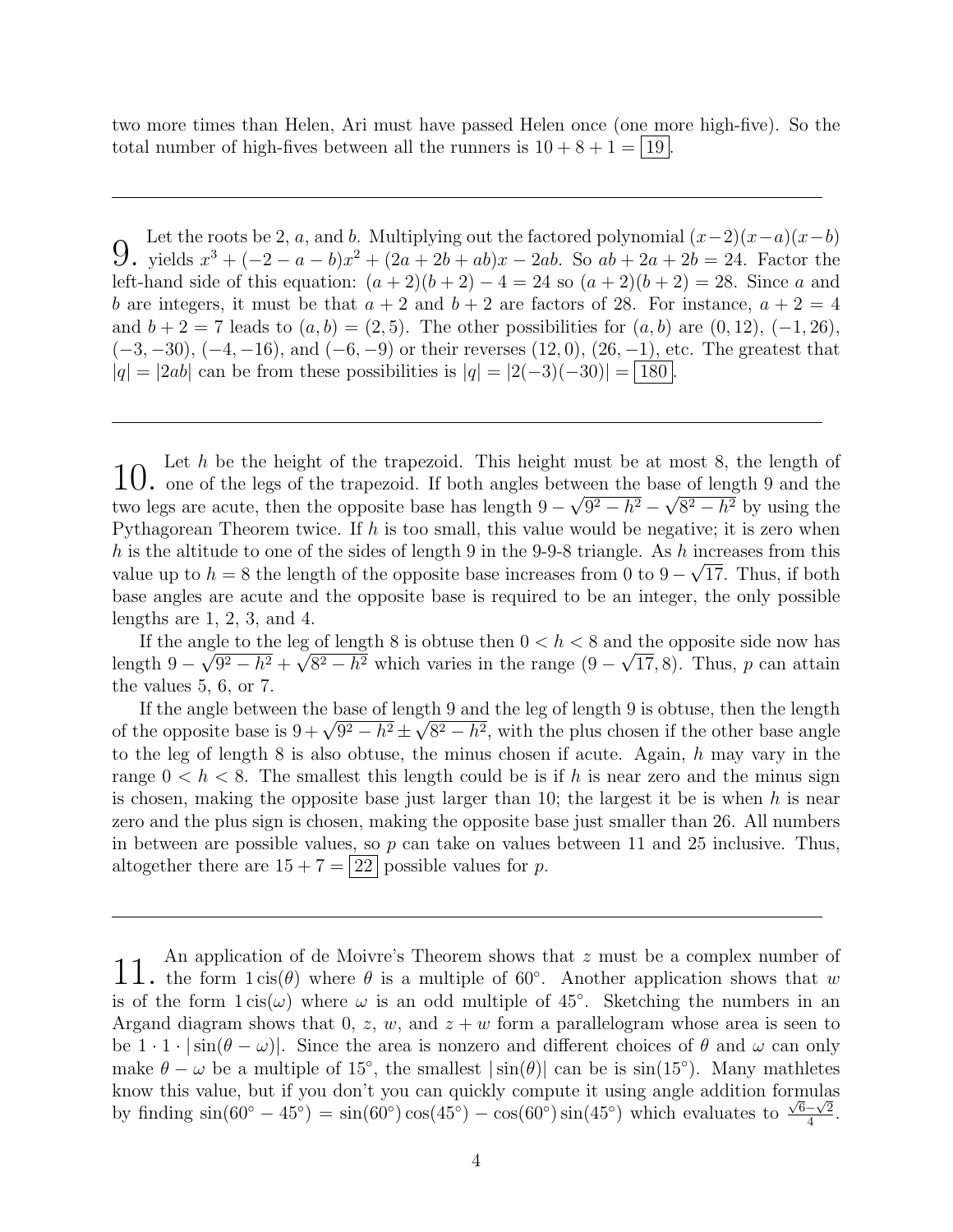Thus  $a = 6$ ,  $b = 2$ , and  $c = 4$ , so  $a + b + c = |12|$ .

 $12.$  Historically, the field of probability was created to determine how to split pots in  $12.$  games like this that were left unfinished. A fair division of the pot is one where each contestant receives a fraction of the pot that is equal to his or her probability of winning the pot were the game to be completed. In this case, the value of p must be determined so that the probability of each player winning if the game were continued, and given that tails has just been tossed, is equal to the share of the pot they are taking, which is  $1/2$ .

To that end, define  $B_t$  to be the probability that Blaise would win the continued game given that the last throw was tails, with  $B_h$ ,  $R_t$ , and  $R_h$  defined similarly for the two players and the two possible last throws. These values can be computed using the following information:

- Blaise wins if the next throw is tails (probability  $(1-p)$ ) or if it is heads (probability p) and he wins the ensuing game starting with heads:  $B_t = (1 - p) + pB_h$ .
- Had the previous throw been heads, Blaise can only win if the next throw is tails and he wins the subsequent game starting from tails:  $B_h = (1 - p)B_t$ .
- Similarly, Rene wins starting from heads if the next throw is heads, or if it is tails and he wins the subsequent game starting from tails:  $R_h = p + (1 - p)R_t$ .
- Finally, Rene can win starting from tails is the next throw is heads and then he wins the subsequent game starting from heads:  $R_t = pR_h$ .

Concentrate on Blaise's probability of winning. Using the first two equations above, substitute the second into the first to find  $B_t = (1-p) + p(1-p)B_t$ . This can be solved for  $B_t$  to obtain  $B_t = \frac{1-p}{1-p+1}$  $\frac{1-p}{1-p+p^2}$ . Since the probability that Blaise wins should be 1/2, set these equal:

$$
\frac{1-p}{1-p+p^2} = \frac{1}{2}
$$
  
2-2p = 1-p+p<sup>2</sup>  
p<sup>2</sup> + p - 1 = 0.

This can be solved using the quadratic formula,  $\frac{-1 \pm \sqrt{5}}{2}$  $\frac{\pm\sqrt{5}}{2}$  and the probability must be positive,

so  $p =$  $-1+\sqrt{5}$ 2 .

13. Diagonal AM divides the quadrilateral into two triangles,  $\triangle ARM$  and  $\triangle ALM$ . Since  $13.$   $\overline{AR} \perp \overline{RM}$ , the triangle  $\triangle ARM$  is a 6-8-10 right triangle with right angle at R; its area is  $\frac{6\cdot 8}{2} = 24$ . The maximum area of the quadrilateral occurs when the area of  $\triangle ALM$ is maximized, which happens when it is isosceles. In this case, the base angles will be  $30°$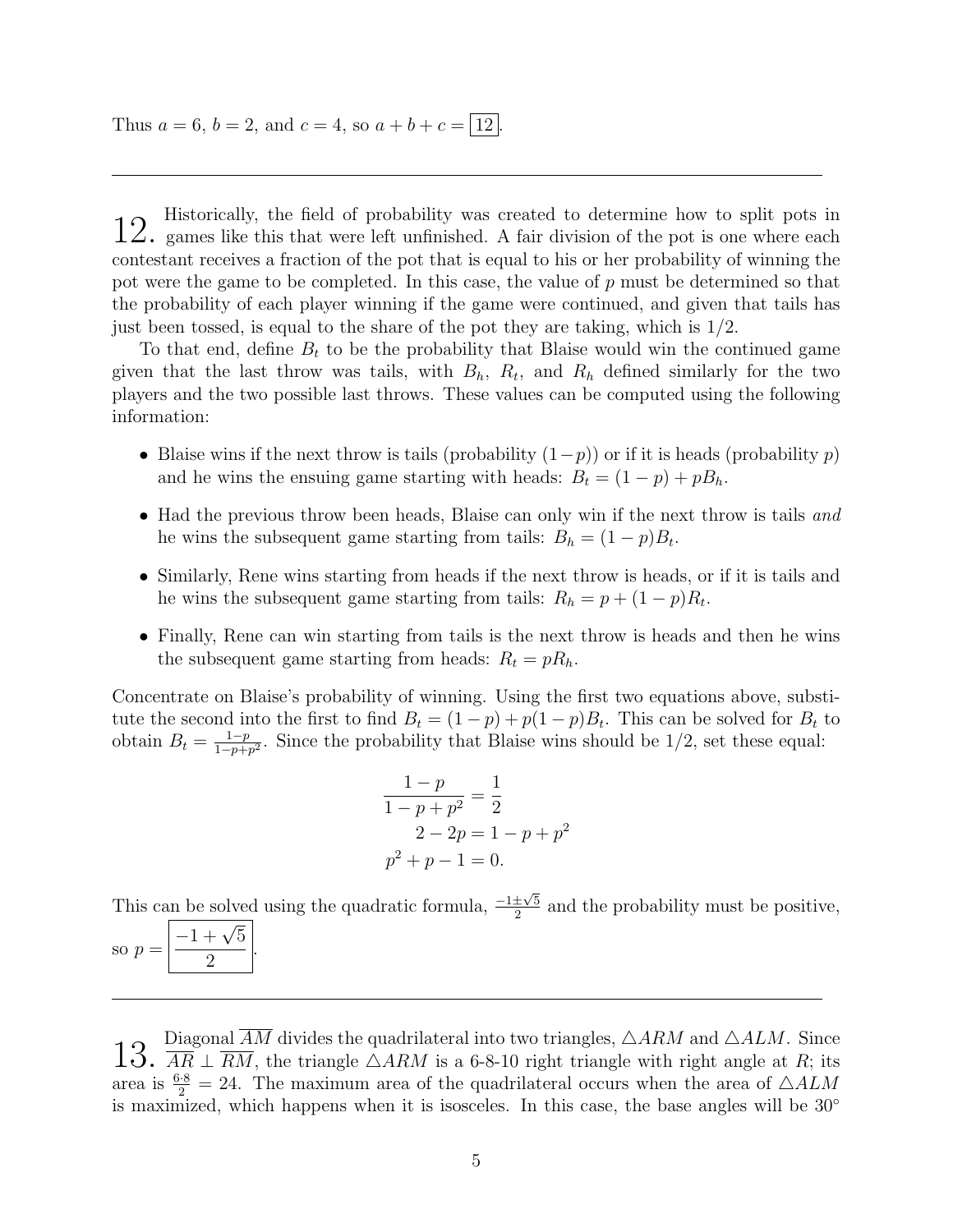so the altitude will be  $5 \tan(30^\circ) = 5\sqrt{3}/3$ . Since the base is  $AM = 10$ , the area of  $\triangle ALM$ will be 25 $\sqrt{3}/3$ . That makes the total area of the quadrilateral  $\Big|24+25\Big|$ √ 3 3 .

**14.** Note: the problem as stated originally had an error in it, requiring  $b_i < i$ . This ren-<br>**14.** dered the problem impossible as stated. The solution that follows is for the corrected version of the problem, where  $b_i \leq i$ .

The usual method of converting fractions to and from different base representations is to repeatedly multiply by the base, and the next digit in the fraction's expansion is the whole part of the result. Apply the same method, except instead of multiplying by the base each time, multiply by 2, then by 3, then by 4, and so on. The results are:

$$
\frac{20}{21} = \frac{b_1}{2!} + \frac{b_2}{3!} + \frac{b_3}{4!} + \cdots
$$

$$
2 \cdot \frac{20}{21} = b_1 + \frac{2b_2}{3!} + \frac{2b_3}{4!} + \cdots
$$

$$
\frac{40}{21} = 1\frac{19}{21} = b_1 + \frac{2b_2}{3!} + \frac{2b_3}{4!} + \cdots
$$

So  $b_1$  must be the whole part of the left-hand side, which is 1. Then

$$
\frac{19}{21} = \frac{2b_2}{3!} + \frac{2b_3}{4!} + \cdots
$$
  

$$
3 \cdot \frac{19}{21} = \frac{3!b_2}{3!} + \frac{3!b_3}{4!} + \cdots
$$
  

$$
\frac{57}{21} = 2\frac{5}{7} = b_2 + \frac{3!b_3}{4!} + \frac{3!b_4}{5!} + \cdots
$$

Now,  $b_2$  must be the whole part of the left-hand side, which is 2. Next we multiply both sides by 4 to obtain  $2\frac{6}{7} = b_3 + \frac{4!b_4}{5!} + \cdots$  to find  $b_3 = 2$ . Continue in this fashion, multiplying by 5, 6, 7,  $\ldots$  After multiplying by 7, the remaining fractional part is zero, so all further multiplications would simply produce zeroes. We can stop the expansion at thie time. The final result is that in base-factorial notation,  $\frac{20}{21} = \boxed{0.122415}$ .

15. First, use the tangent half-angle formula  $\tan(\theta/2) = \frac{1-\cos(\theta)}{\sin(\theta)}$ <br>15.  $\frac{1-\cos(\pi/6)}{1-\cos(\pi/6)} = \frac{1-\sqrt{3}/2}{1-\cos(\pi/6)} = 2 - \sqrt{3}$ . Then  $\cot(\pi/12) = \frac{1}{\cos(\pi/12)} =$  $\frac{-\cos(\theta)}{\sin(\theta)}$  to find that  $\tan(\pi/12)$  =  $\frac{1-\cos(\pi/6)}{\sin(\pi/6)} = \frac{1-\sqrt{3}/2}{1/2} = 2$  – √ 3. Then  $\cot(\pi/12) = \frac{1}{\tan(\pi/12)} = 2 + \sqrt{3}$ . Now here is a neat trick for finding  $c_n = a^n + \frac{1}{a^n}$  $\frac{1}{a^n}$ . Note that  $c_n c_1 = a^{n+1} + a^{n-1} + \frac{1}{a^{n-1}}$  $\frac{1}{a^{n-1}} +$ 1  $\frac{1}{a^{n+1}} = c_{n+1} + c_{n-1}$ . So we can set up a recurrence

$$
c_n = \begin{cases} a^0 + \frac{1}{a^0} = 1 + 1 = 2 & n = 0 \\ a + \frac{1}{a} & n = 1 \\ c_1 c_{n-1} - c_{n-2} & n \ge 2 \end{cases}
$$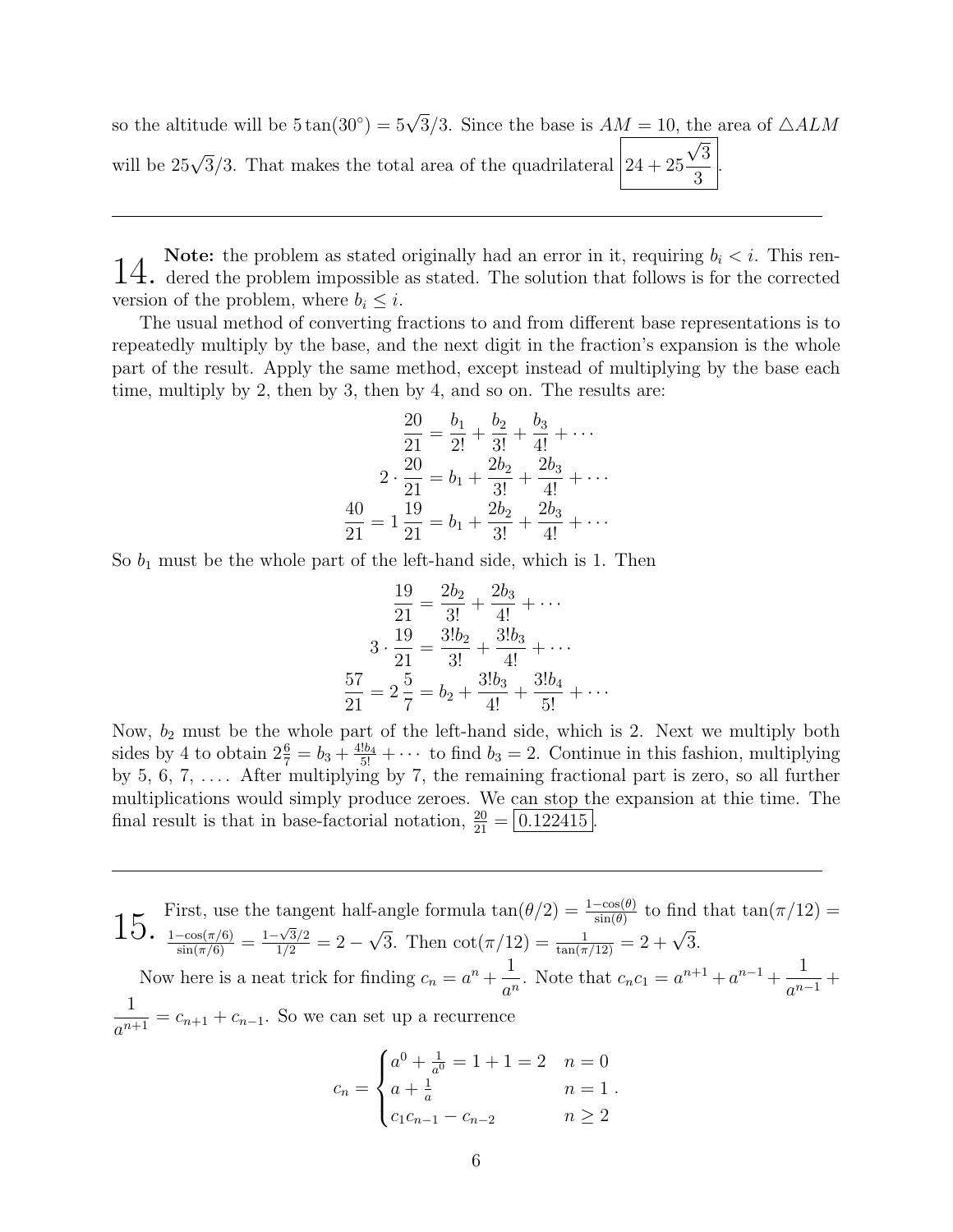In the current problem,  $c_1 = (2 + \sqrt{3}) + (2 - \sqrt{3})$ √  $3$ ) = 4. So we start our recurrence:

$$
c_0 = 2
$$
  
\n
$$
c_1 = 4
$$
  
\n
$$
c_2 = 4c_1 - c_0 = 16 - 2 = 14
$$
  
\n
$$
c_3 = 4c_2 - c_1 = 56 - 4 = 52
$$
  
\n:  
\n:  
\n
$$
c_{12} = 4c_{11} - c_{10} = 4 \cdot 1,956,244 - 524,174 = \boxed{7,300,802}
$$

Since this is already an integer, the floor can be ignored, making this the final answer.

For those who like efficiency, once  $c_2$  has been found, restart the recurrence from  $c_0$  and  $c_2$  and the next step will be  $c_4$  instead of  $c_3$ . Then starting the recurrence again with  $c_0$  and  $c_4$  will get  $c_8$  and then  $c_{12}$ , so the answer can be computed in four steps rather than 12.

 $16.$  One method for solving this problem would be to find (or remember) the formula for  $16.$  the volume of a regular tetrahedron, determine the volume of the "spikes" that are added to each side, and add to find the total volume. There is a cleverer solution available, however!

There is a very convenient regular tetrahedron with vertices at  $(0,0,0)$ ,  $(1,1,0)$ ,  $(1,0,1)$ and  $(0, 1, 1)$ . Using this as the base tetrahedron it is not too hard to convince oneself that spiking this tetrahedron results in the unit cube! So to solve the problem all that needs be done is to scale things up to the right size.

e is to scale things up to the right size.<br>The sides of the convenient tetrahedron are easily seen to have length  $\sqrt{2}$ . Thus the sides The sides of the convenient tetrahedron are easily seen to have length  $\sqrt{2}$ . Thus the sides of the tetrahedron in the problem are  $6\sqrt{2}$  times as long. That means all relevant volumes or the tetranearon in the problem are  $6\sqrt{2}$  times as long. That means all relevant volumes<br>are  $(6\sqrt{2})^3 = 432\sqrt{2}$  times as much. Since the volume of the unit cube is 1, the volume of the final spiked tetrahedron (cube!) in the problem is  $\boxed{432\sqrt{2}}$ .

17. Since the left-hand side is an increasing function of x there is only one possible solution.<br>17. To find it, choose a clever expression to represent x. For example, let  $x = 2^{4^y}$ . Then  $\log_4(\log_2(x)) = \log_4(4^y) = y$  while  $\log_2(\log_4(x)) = \log_2(4^y \log_4(2)) = \log_2(\frac{1}{2}4^y) =$  $-1 + y \log_2(4) = 2y - 1$ . Thus, the equation becomes  $y + 2y - 1 = \frac{7}{2}$  so  $y = \frac{3}{2}$ . Substitution  $\frac{3}{2}$ . Substituting,  $x = 2^{4^{3/2}} = 2^8 = 256$ .

<sup>18.</sup> For 1-Down, the only 3-digit cubes are 125, 216, 343, 512, and 729. But since neither 1 nor 4 is prime (violating 5-Across) and 9 is a multiple of 3 (violating 6-Across), 1-Down must be 125.

For 2-Down, the least multiples of 2022 are 2022, 4044, 6066, 8088, 10110, and 12132 which is the least to have no 0 digits. The rightmost three digits of this number are 132.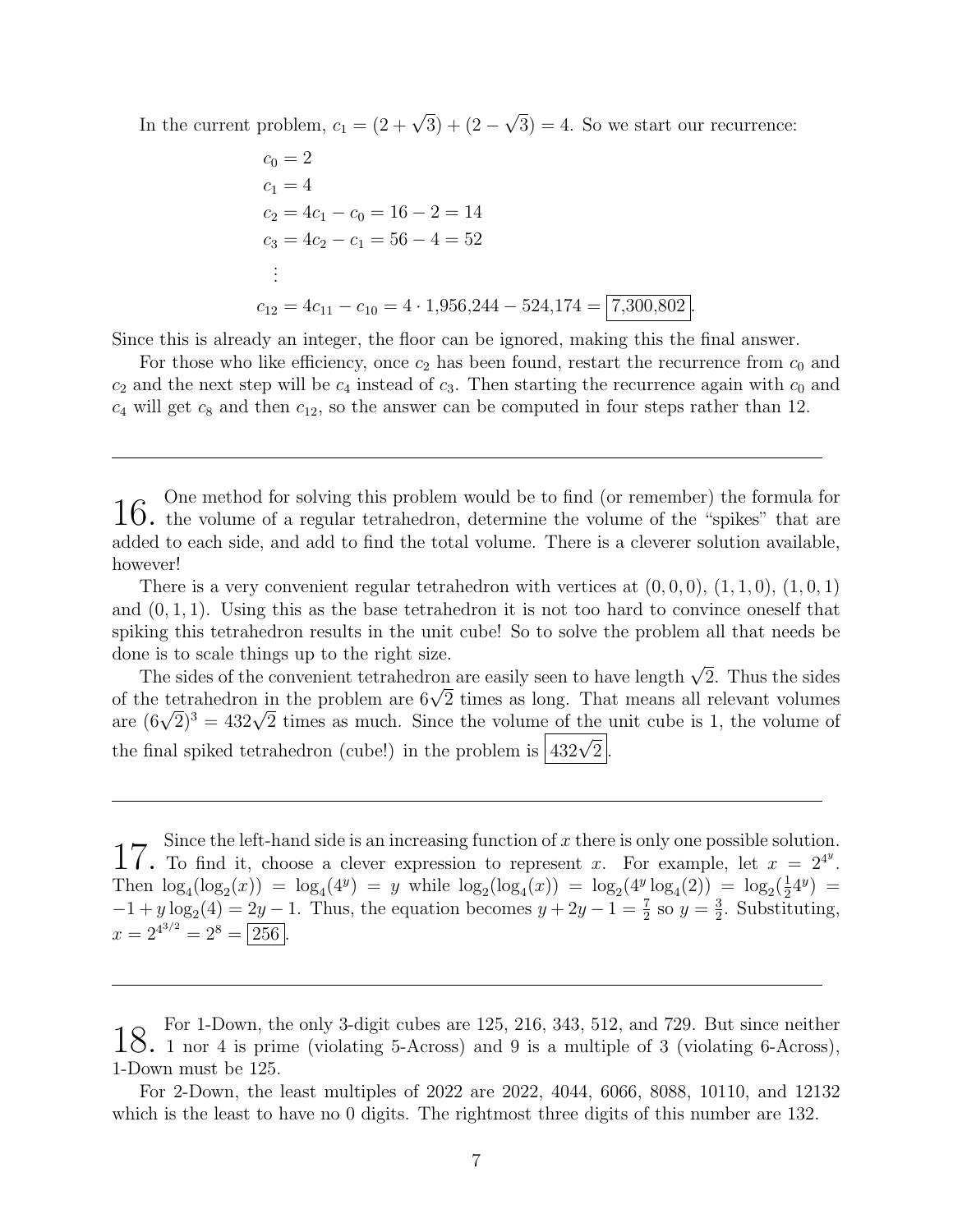For 3-Down, the three-digit Fibonacci numbers are 144, 233, 377, 610, and 987. But 5-Across rules out 144, 610, and 987, while 6-Across rules out 233 and 610. So this clue must have answer 377.

Now 1-across reads 113? and must have all but one its digits the same. That requires the unknown digit to be a 1.

.

5-Across has already used the primes 2, 3, and 7, so the final digit must be a 5. Lastly, 4-Down's last digit is the same as its first: 1.

With these numbers in place, the completed puzzle is  $1 \mid 1 \mid 3 \mid 1$  $2 | 3 | 7 | 5$  $5 | 2 | 7 | 1$ 

19. This problem hinges on finding the minimum possible value of the exponent  $x - \sqrt{x}$ .<br>19. But since x is positive, let  $x = y^2$ . Then the minimum value of  $y^2 - y$  must be found. √  $\overline{x}$ . But finding the minimum value of the quadratic  $ay^2 + by + c$  should be child's play for a mathlete; it occurs at the vertex  $y = -b/2a$ . Here,  $y = 1/2$  and  $y^2 - y = -1/4$ . So the answer to the question is  $4096^{-1/4} = (2^{12})^{-1/4} = 2^{-3} = |1/8|$ .

20. To find the number of trailing zeroes of *n*!, repeatedly divide *n* by 5, adding the quotients and discarding the remainders. For instance,  $58 \div 5 = 11$  (ignoring the remainder of 3),  $11 \div 5 = 2$ , and  $2 \div 5 = 0$ . Adding the quotients gives  $11 + 2 = 13$  so 58! has 13 trailing zeroes. For this problem, the factorial has seven trailing zeroes. Some quick work shows that *n* must lie between 30 and 34 inclusive.

There is an algorithm for finding the rightmost non-zero digit of n! but it is rather tedious and it will be faster to just compute the digit directly for the small numbers in this problem. Note that 30! has seven factors of 5, so to find its rightmost non-zero digit multiply together all the units digits (ignoring trailing zeroes) and dividing by seven 2's (done below by dividing 2, 4, 6, and 8 by all their 2's) of the numbers up to 30: (the numbers that have been divided by 2 or 5 are boldfaced)

 $1\cdot\textbf{1}\cdot\textbf{3}\cdot\textbf{1}\cdot\textbf{1}\cdot\textbf{3}\cdot\textbf{7}\cdot\textbf{1}\cdot\textbf{9}\cdot1\cdot1\cdot2\cdot3\cdot4\cdot\textbf{3}\cdot6\cdot7\cdot8\cdot9\cdot\textbf{4}\cdot1\cdot2\cdot3\cdot4\cdot1\cdot6\cdot7\cdot8\cdot9\cdot\textbf{3}$ 

whose units digit is 8. Multiplying by 31 also gives a rightmost non-zero digit of 8. By 32, a 6. By 33, 8 again. Finally, multiplying this by  $|34|$  yields the desired 2.

21. After 2k legs of his journey, Benny has traveled  $1+1+2+2+\cdots+k+k=k(k+1)$ <br>21. meters. The first time this is at least 2022 is for  $k=45$  when Benny would have traveled  $45 \cdot 46 = 2070$  meters. He will have to back up 48 meters from where he would end up at this time! But where exactly is that? By placing point  $A$  at the origin and having Benny first walk in the direction of the positive x-axis, and tracing out the first few steps of Benny's journey, his location after 2, 4, 6, 8, 10, ... steps is  $(1, 1)$ ,  $(-1, -1)$ ,